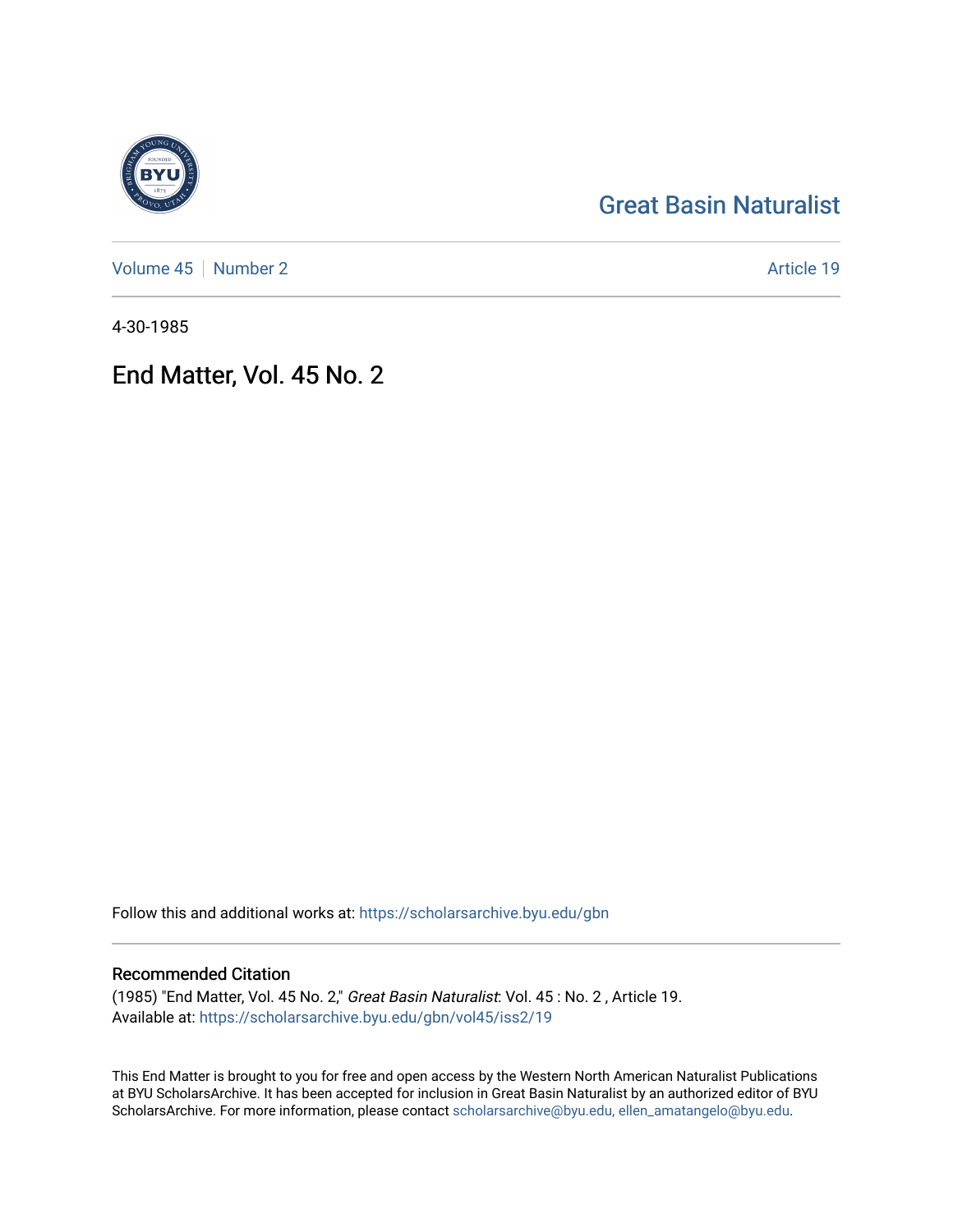#### NOTICE TO CONTRIBUTORS

Manuscripts intended for publication in the Great Basin Naturalist or Great Basin Naturalist Memoirs must meet the criteria outlined in paragraph one on the inside front cover. They should be directed to Brigham Young University, Stephen L. Wood, Editor, Great Basin Naturalist, 290 Life Science Museum, Provo, Utah 84602. Three copies of the manuscript are re quired. They should be typewritten, double spaced throughout on one side of the paper, with margins of at least one inch on all sides. Use a recent issue of either journal as a format, and the Council of Biology Editors Style Manual, Fourth Edition (AIBS 1978) in preparing the manuscript. An abstract, about 3 percent as long as the text, but not exceeding 200 words, written in accordance with Biological Abstracts guidelines, should precede the introductory paragraph of each article.

All manuscripts receive a critical peer review by specialists in the subject area of the manuscript under consideration. Authors may recommend one or two reviewers for their article.

Accepted manuscripts less than 100 printed pages in length will automatically be assigned to the Great Basin Naturalist. Those larger than 100 printed pages will be considered for the Memoirs series.

Illustrations and Tables. All illustrations and tables should be made with a view toward having them appear within the limits of the printed page. The original illustrations or glossy photoprints of them should accompany the manuscript. Illustrations should be prepared for reduction by the printer to either single-column  $(2\%$  inches) or double-column  $(5\%$  inches) width, with the length not exceeding  $7\frac{1}{2}$  inches.

Costs Borne by Contributor. Contributors to the Great Basin Naturalist should be prepared to donate from \$10 to \$40 per printed page toward publication of their article (in addition to reprint costs). Excessive or complex tables requiring typesetting may be charged to the author at cost. Authors publishing in the Great Basin Naturalist Memoirs may be expected to contribute \$40 per printed page in addition to the cost of the printed copies they purchase. No re prints are furnished free of charge.

### Reprint Schedule for the Great Basin Naturalist

100 copies, minimum cost for 2 pages, \$26. Each additional 2 pages, \$6. Each additional 100 copies, \$4 for each 2 pages. Examples: 300 copies of 10 pages  $=$  \$82; 200 copies of 13 pages  $=$  \$86.

### Great Basin Naturalist Memoirs

- No. <sup>1</sup>The birds of Utah. By C. L. Hayward, C. Cottam, A. M. Woodbury, H. H. Frost. \$10.
- No. 2 Intermountain biogeography: <sup>a</sup> symposium. By K. T. Harper, J. L. Reveal et al. \$15.
- No. 3 The endangered species: a symposium. \$6.
- No. 4 Soil-plant-animal relationships bearing on revegetation and land reclamation in Nevada deserts. \$6.
- No. 5 Utah Lake monograph. \$8.
- No. 6 The bark and ambrosia beetles of North and Central America (Coleoptera: Scolytidae), a taxonomic monograph. \$60.
- No. 7 Biology of desert rodents. \$8.